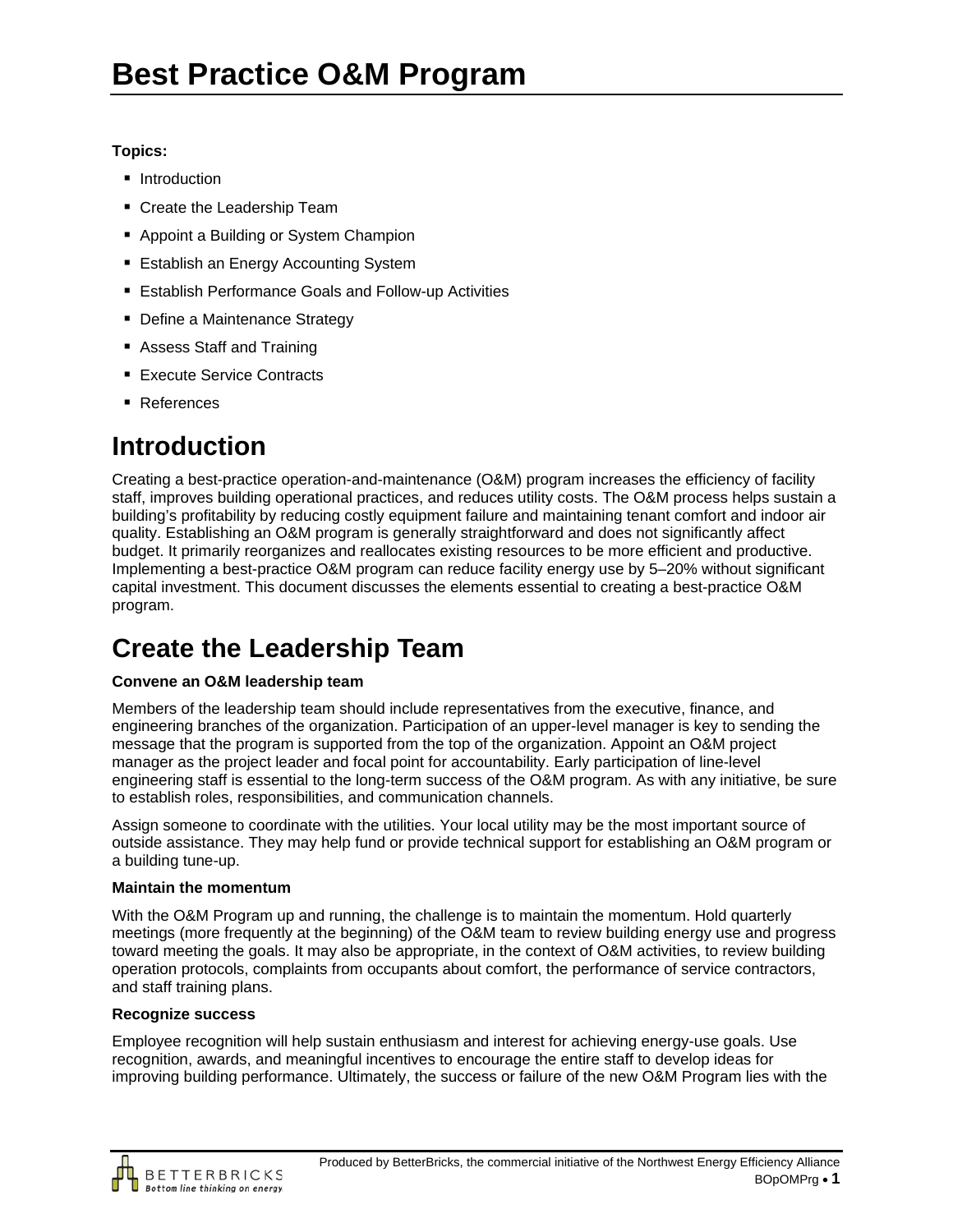line-level staff. Meeting or exceeding building-energy-performance goals should be an occasion for sharing a sense of a job well done by all.

# **Appoint a Building or System Champion**

Many organizations spend tens of thousands of dollars on electricity, but assign no responsibility for managing energy usage. Properly managing any system requires a champion.

### **What is a champion?**

The champion is someone who is responsible for the overall management of a building or system. The champion is knowledgeable of, and an advocate for, the proper design, use, operation, and maintenance of the building or system. The champion understands the details and knows how to meet management's goals and objectives in the safest, and most cost-effective way possible.

### **What do champions do?**

- Educate themselves and others on the proper design, use, operation, and maintenance of the system to minimize the life-cycle cost, and maximize the performance of the system.
- **Participate in all decisions regarding the design, use, operation, and maintenance of the system.**
- Work with management to establish and track key performance indicators for the system.
- **Recommend operational or maintenance changes to improve system performance.**

### **What does a system champion need to succeed?**

To succeed, a champion must have management support. Management support includes technical training for the champion and others, establishing and managing key performance indicators, and commitment to implementing change to increase performance.

# **Establish an Energy Accounting System**

The information provided by an energy-accounting system provides insight into the O&M fitness of the building. Create a best-practice system for tracking utility information and communicate the results both vertically and laterally in the organization. Evaluate and select an energy-accounting software tool to track energy use and monitor performance goals. Some utilities offer their customers excellent free or low-cost programs with automatic data uploading. Programs are also available from private vendors. With your permission, some private vendors can work directly with your utility to collect consumption data periodically. Energy-accounting programs have a wide variety of features and user interfaces. For instance, the ability to update utility data in a web-based program may be a desirable feature. Carefully evaluate several programs before selecting one. If you buy from a vendor, request a trial period to thoroughly evaluate the product.

When you select a system, establish responsibilities for implementation and maintenance. Broad employee access to energy-consumption data promotes awareness of energy use throughout the organization and collective ownership in reducing energy use. Providing read-only access on your organization's intranet is highly recommended.

### **Establish Performance Goals and Follow-up Activities**

With the energy-accounting system providing a clear picture of building-energy use, establish performance goals. Goals should be realistic and achievable based on established benchmarks.

### **Establish benchmarks**

Benchmarks create a standard for measuring building-energy performance. Energy performance benchmarks may be based on similar buildings in a portfolio or campus, or other standards such as the Environmental Protection Agency's (EPA) Energy Star Portfolio Manager. This web-based program has a benchmarking feature that ranks the energy use of a building among a large database of similar buildings. When comparing buildings in your campus or portfolio, be sure to use a common metric such as energy use per square foot of conditioned space, to create an "apples-to-apples" comparison.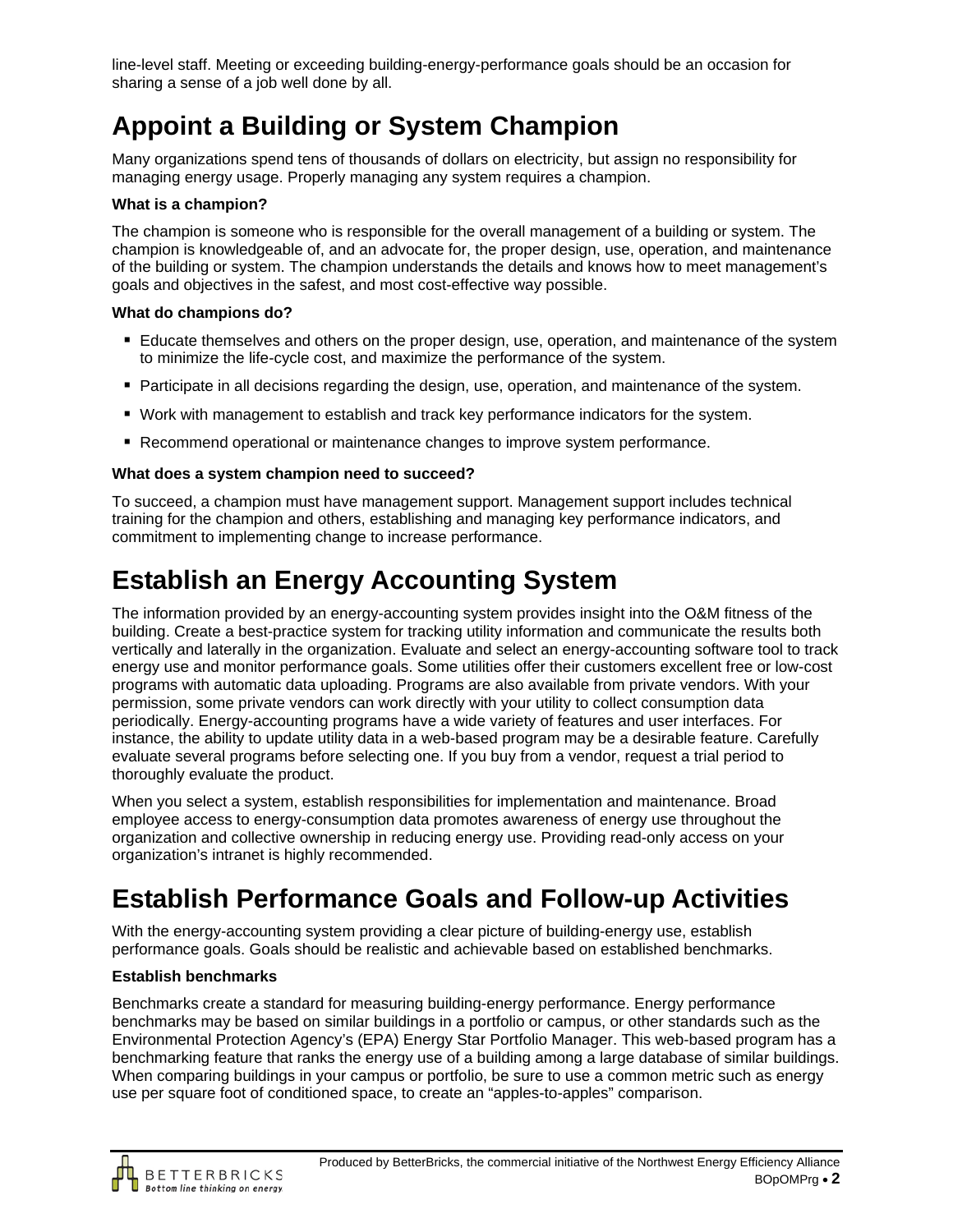### **Track performance**

The O&M project manager and the leadership team should review and adjust energy-use goals as necessary. The perpetual question should be, "How can we be more energy efficient?" When operational changes (in equipment scheduling or space use, for example) are made, or equipment is added or replaced, it is appropriate to adjust the goals accordingly. Provide monthly feedback to building-operation staff on building-energy use relative to goals and benchmarks. Building-energy-performance data should be easily accessible to all employees.

#### **Identify tune-up candidates**

Benchmarking will identify buildings with higher than normal energy use. These are the best targets for a building tune-up. If your organization has more than one building, a strategic approach is to identify one building that most needs improving, conduct the building tune-up at that building, then expand the program to build on that initial success.

The building-tune-up process includes reviewing operating procedures and existing O&M practices, as well as the physical inspection of equipment. The outcome will include a list of low-cost modifications and the follow-up improvements and modifications. A well-executed tune-up will noticeably reduce energy consumption.

#### **Integrate O&M into related activities**

Identify organizational activities that affect O&M and building-energy use, and incorporate a long-range perspective into these related activities. For example, the decision to purchase replacement equipment should consider long-term or life-cycle operating costs. A low-first-cost option may have costly long-term effects. Many utilities offer rebate programs to help offset the higher first cost of high-efficiency equipment. Service contracts are another area where a lowest-first-cost option may have adverse longterm effects.

#### **Apply for a nationally recognized award**

Consider applying for a building award or certification that signifies achieving a recognized standard of energy and environmental excellence. These certifications are attractive to building occupants and tenants as well as the building operations' team, and will have positive effects on marketing and staff morale. Two high-profile awards for green buildings are the EPA's Energy Star Labeled Buildings program and the U.S. Green Building Council's Leadership in Energy and Environmental Design – Existing Buildings (LEED-EB) award.

### **Define a Maintenance Strategy**

There are three general approaches to maintenance management: reactive, preventive, and predictive. Evaluate the current approach and adopt a maintenance strategy that best supports the long-term O&M plan.

- **Reactive:** This is the "run it until it breaks" approach. In the short run, this saves staff time and expense but over time it is costly in terms of unplanned equipment downtime, repairs, and shorter equipment life.
- **Preventive:** Preventive maintenance (PM) occurs at time intervals or at run-hour milestones. Because HVAC equipment is capital intensive, this is more cost-effective than reactive maintenance.
- **Predictive:** This approach uses periodic measurements to detect evidence that machinery is deteriorating, with the aim of extending service life by avoiding impending problems. Special diagnostic equipment, which requires additional staff training, is needed, but it will maximize equipment life and efficiency.

Most organizations use a combination of reactive and preventive maintenance with or without maintenance-service contractors. Generally, the most cost-effective solution is a combination of preventive and predictive maintenance that appropriately balances prevention and repair.

#### **Computerized maintenance-management systems**

Computerized maintenance-management systems (CMMS) automate and streamline the logistical tasks associated with maintenance programs. CMMS capabilities include generating work orders, tracking work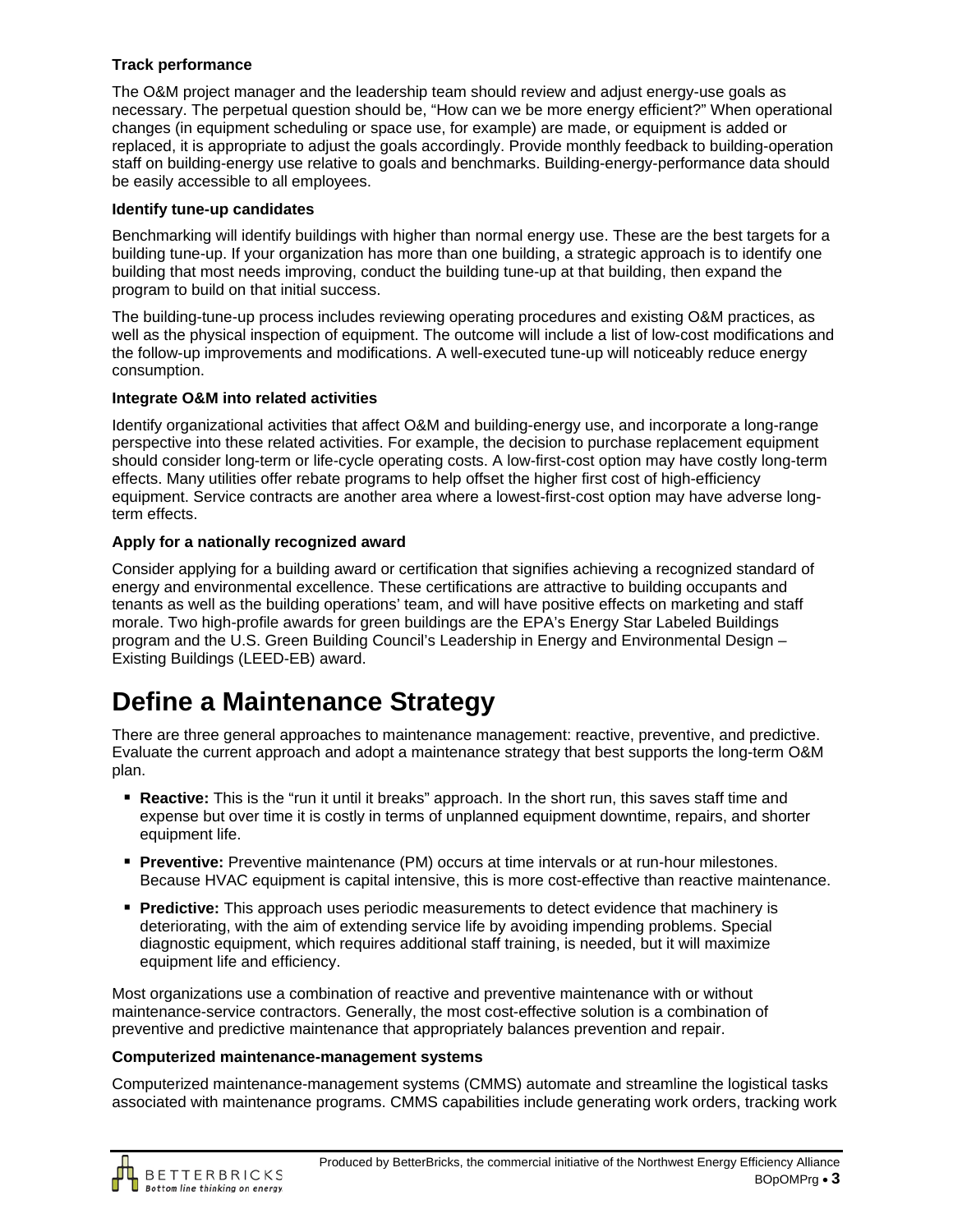orders, tracking equipment performance, tracking periodic or run-hour-based preventive maintenance, and tracking outside service calls and dispatches, plus many other functions which may be desirable for a particular organization. Overall, a CMMS will eliminate tedious paperwork, increase staff productivity, and streamline maintenance monitoring for management.

While these systems go a long way toward improving the efficiency of maintenance, there are some common pitfalls in adopting them. Chief among these is inadequate training of administrative and maintenance staff, which leads to lack of commitment and integration into existing practices.

A CMMS integrated into daily operation with well-trained personnel and persistent management support will yield considerable benefits in the form of improved maintenance, more efficient use of staff resources, better inventory control, better maintenance of equipment performance, reduced downtime, and extended equipment life.

#### **Maintaining the maintenance program**

The long-term success of a best-practice O&M program requires proper documentation and periodic review of the total cost of the maintenance program. For instance, while it may be difficult to show that the new maintenance program was responsible for saving money in the third quarter because the chiller didn't breakdown, there should be a long-term parity or reduction in maintenance costs compared with the previous, less-rigorous program. Some non-monetary benefits, such as reduced comfort complaints and better air quality, can be tracked and factored into the evaluation.

### **Assess Staff and Training**

#### **Define the skills required**

Large facilities have a variety of types and complexity of HVAC and process systems. While maintenance can be performed entirely in-house or entirely outsourced, most organizations use a mix of in-house operating engineers and outside service contractors. Typically, specialized and complex equipment such as building-automation systems (BAS) or chillers are serviced by outside contractors, but a well-trained staff may be capable of many specialized maintenance tasks that are typically outsourced. Emergency repair work is often handled by mechanical or service contractors. Each building or organization will have a somewhat unique balance of in-house and outsourced tasks.

Inventorying the skills and licenses of in-house engineering staff will reveal if their skills are being used effectively. Likewise, gaps in training may become apparent. Evaluate how well the employee skills match the complexity of the installed systems and local, state and federal licensing requirements. Assess the level of management and supervisory experience required to provide the leadership needed to execute a best-practice O&M program.

Conducting a building tune-up can provide a snapshot of the level of O&M practiced in the facility. This will inform the future staffing and training needs.

#### **Create and implement individual and group training plans**

Developing staff training plans should combine supervisory input and individual interest. Large buildings with modern systems are sufficiently complex to encourage individual staff members to become in-house experts in different areas. A staff with good basic skills and diverse advanced technical skills is invaluable in maintaining and operating a complex building, and will reduce reliance on outside contractors. Regularly update individual and group training plans.

Take advantage of resources such as the Building Owners and Managers Association (BOMA), the Refrigeration Service Engineers Society and the Air Conditioning Contractors Association. These organizations provide or sponsor classroom training, on-line training, and training manuals. Additionally, they can provide industry guidelines for staff training and qualifications for maintenance tasks.

#### **Ongoing staff training**

Conduct annual training reviews, possibly as part of annual performance reviews. The O&M leadership team should provide input to the supervisory staff on training needs and goals.